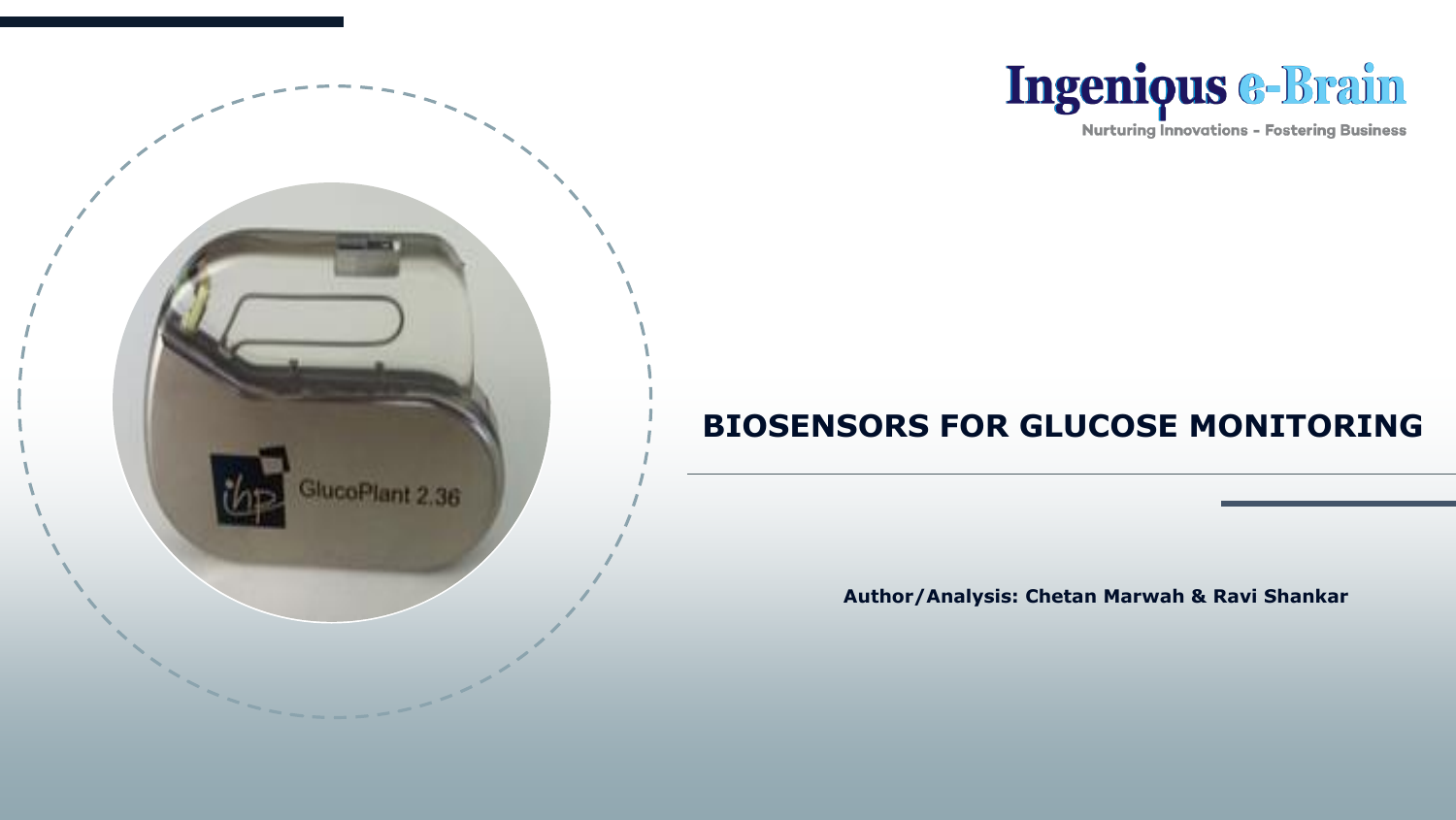*Continuous Glucose Monitoring (CGMs) in Diabetes Management-In Trend*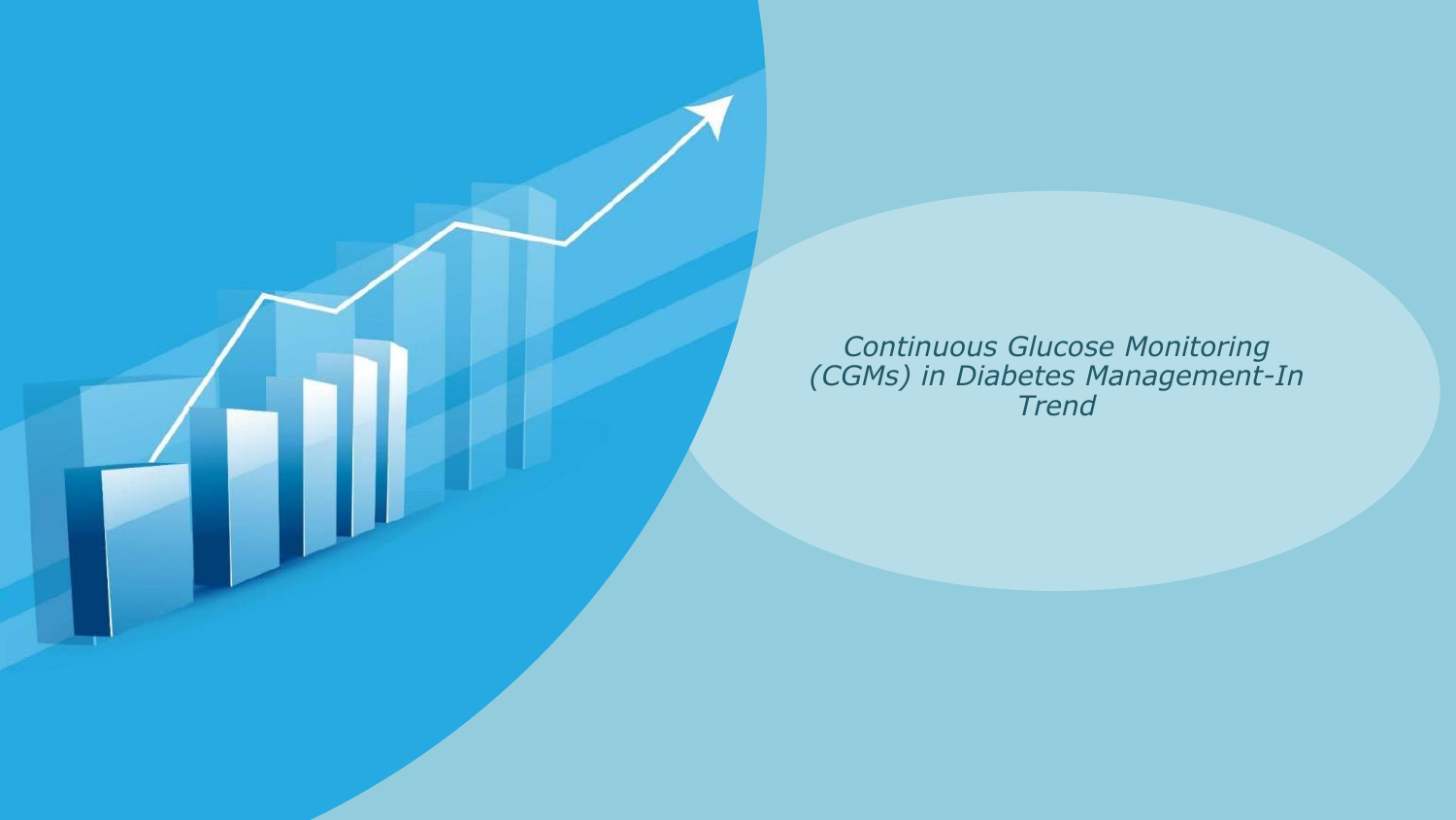## Continuous Glucose Monitoring *Key Assignee vs Emerging Assignee*



#### EMERGING ASSIGNEE ACTIVE FILING IN PAST 2 YEARS

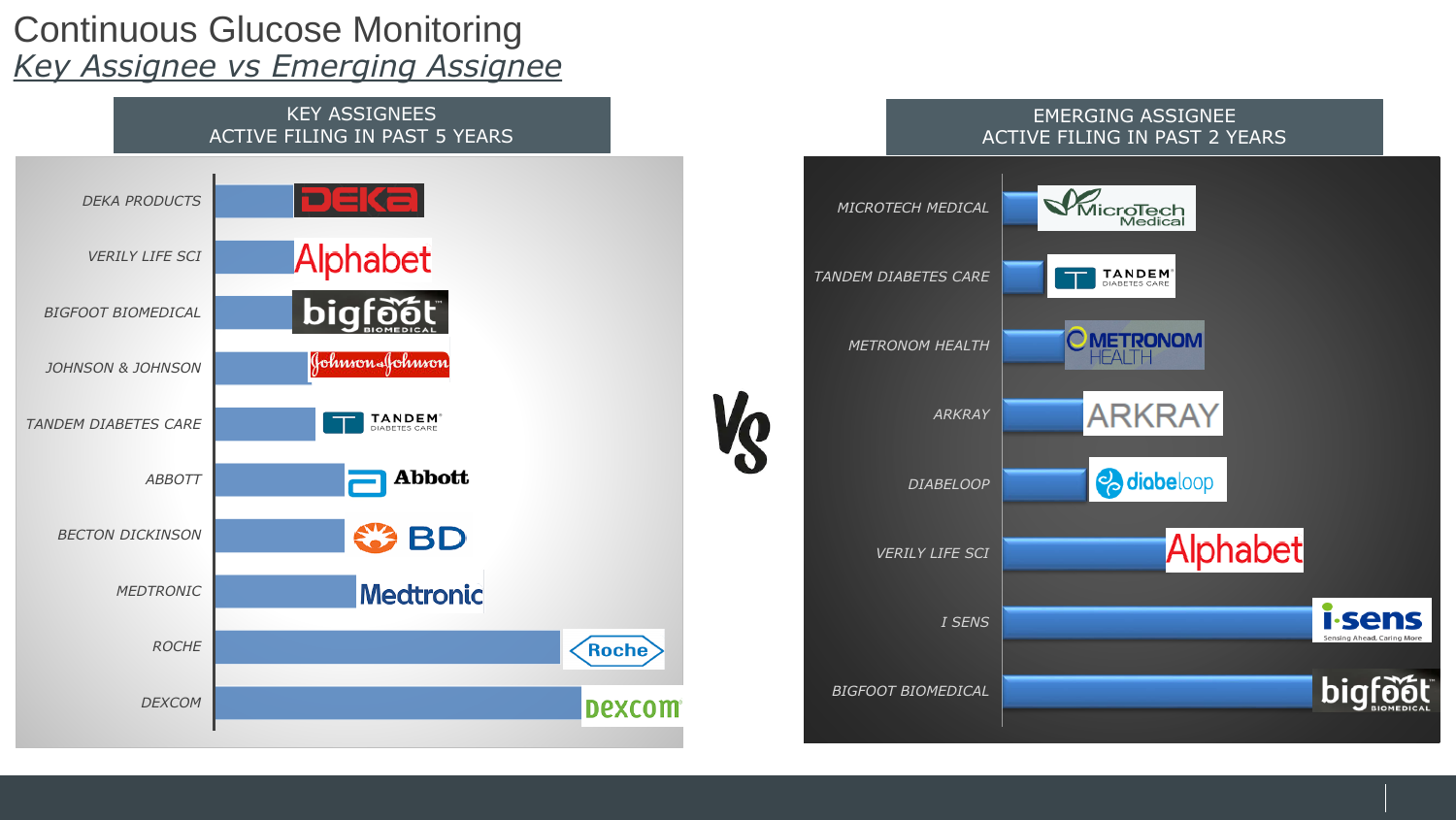## HEAD TO HEAD COMPARISON: CGMs

*DEXCOM G5/G6 is a great option for anyone who wants a reliable, proven system that is simple and flexible. The customizable highlow alerts and "sharing" features make it ideal for those trying to ward off serious hypoglycemia, irrespective of low cost of freestyle libre*

| <b>FEATURES</b>                                | Abbott<br><b>FREESTYLE LIBRE</b>                                                                                  | DEXCOM G5/G6<br><b>Dexcom</b>                                                                                           | MEDTRONIC GUARDIAN Meditonic SENSEONICS<br>(670G)                                                             | <b>Senseonics</b>                                                                                                                                          |
|------------------------------------------------|-------------------------------------------------------------------------------------------------------------------|-------------------------------------------------------------------------------------------------------------------------|---------------------------------------------------------------------------------------------------------------|------------------------------------------------------------------------------------------------------------------------------------------------------------|
| <b>Fingerstick Calibration</b>                 | 0 - Factory Calibrated                                                                                            | $GS - yes - 2x$ daily<br>G6 - Factory Calibrated                                                                        | 2/day minimum                                                                                                 | 2/day minimum                                                                                                                                              |
| Labeling                                       | Replaces fingersticks for treatment<br>decisions                                                                  | Replaces fingersticks for treatment<br>decisions                                                                        | Requires fingerstick confirmation                                                                             | Requires fingerstick confirmation                                                                                                                          |
| Age                                            | $18 +$ years                                                                                                      | 2+ Years                                                                                                                | 7+ Years (670G)<br>14+ Years (Guardian Connect)                                                               | 18+ Years                                                                                                                                                  |
| <b>Medicare coverage</b>                       | <b>Yes</b>                                                                                                        | Yes                                                                                                                     | <b>No</b>                                                                                                     | <b>No</b>                                                                                                                                                  |
| Warmup                                         | 1 hour                                                                                                            | 2 Hours                                                                                                                 | 2 Hours                                                                                                       | 24 hours                                                                                                                                                   |
| <b>Wear length</b>                             | 14 Days                                                                                                           | 10 Days                                                                                                                 | 7 Days                                                                                                        | 90 Days                                                                                                                                                    |
| <b>Alarms for Lows, Highs</b>                  | None in US                                                                                                        | Yes                                                                                                                     | Yes                                                                                                           | Yes                                                                                                                                                        |
| Data display                                   | Reader device or iPhone app (FreeStyle<br>Libre Link)                                                             | Receiver, Android and iPhone apps,<br>smartwatches, Tandem X2 insulin<br>pump                                           | 670G pump only<br>Guardian Connect app only on iPhone                                                         | Android and iPhone apps                                                                                                                                    |
| Transmitter design and on-<br>body form factor | $\sim$ 2 stacked quarters, one-press<br>insertion<br>Fully disposable transmitter integrated<br>with sensor patch | Small eraser sized re-usable<br>transmitter, one-button inserter<br>Three-month use transmitter<br>separate from sensor | $\sim$ 2 stacked quarters (clamshell), inserter<br>device<br>Rechargeable transmitter separate from<br>sensor | Watchface-sized transmitter. Sensor is<br>inserted by a healthcare provider via<br>in-office procedure<br>Rechargeable transmitter separate<br>from sensor |
| <b>MARD</b>                                    | $~10\%$                                                                                                           | $~10\%$                                                                                                                 | $9 - 10%$                                                                                                     | 8.5%* * Data on file                                                                                                                                       |
| Cost                                           | $\sim$ \$60 for scanner<br>\$40 per sensor                                                                        | $\sim$ \$300 per transmitter<br>\$80 per sensor                                                                         | Approx \$1000 per transmitter<br>\$80 per sensor                                                              | $~\sim$ \$1400<br>Coverage Pending                                                                                                                         |
|                                                | <b>Covered by Medicare and most</b><br>private insurance plans                                                    | \$600 per receiver<br>G5 covered by Medicare and most                                                                   | Coverage Pending                                                                                              |                                                                                                                                                            |

private insurance plans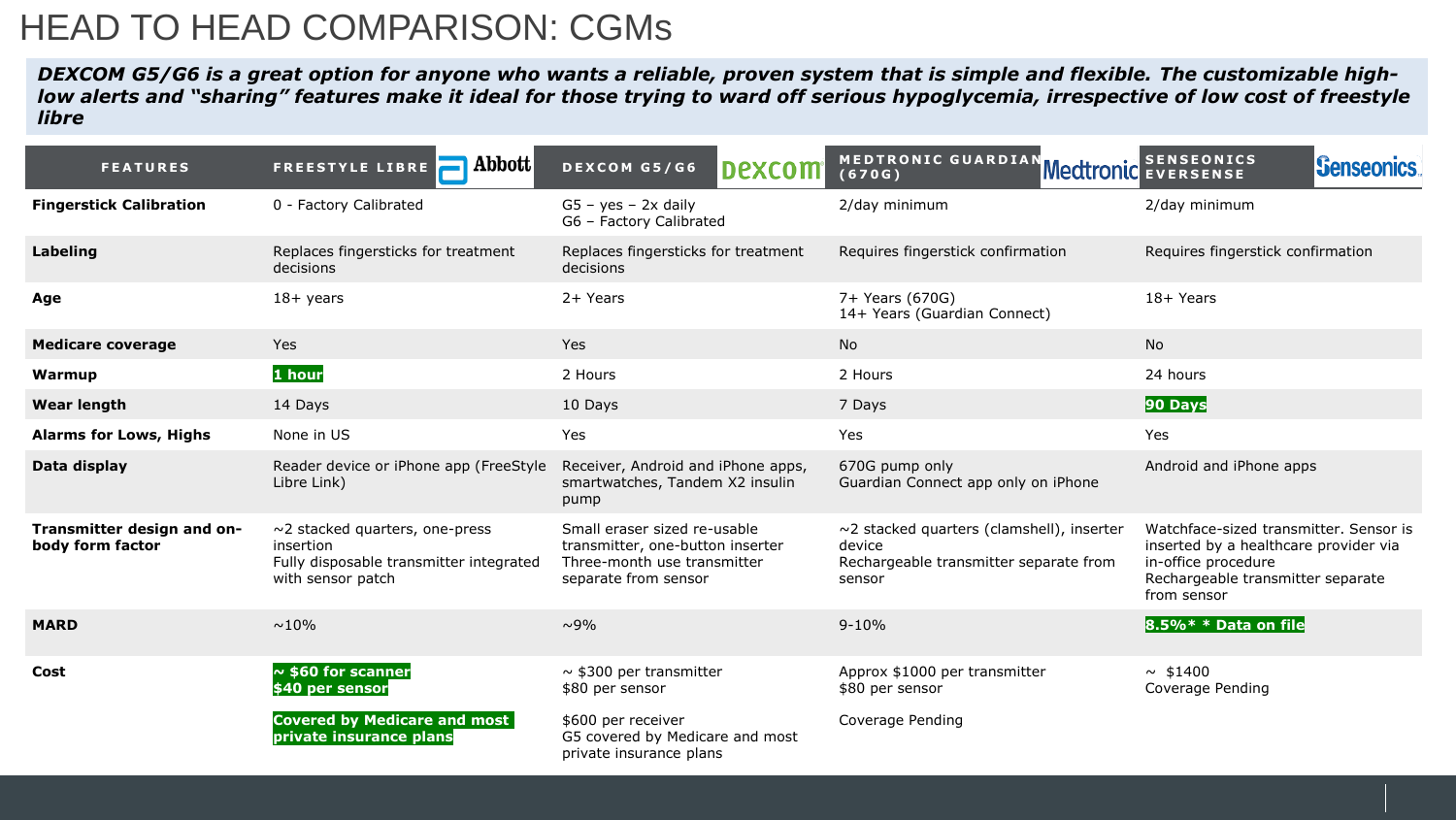## CHOOSE YOUR HEAD: CGMs

#### Bigfoot Biomedical exploiting proprietary smart pump & Abbott Freestyle Libre to deliver an appropriate trickle of insulin through the

#### *day*

#### *DEXCOM G5/G6*

√ DEXCOM G5/G6 is a great option for anyone who wants a reliable, proven system that is simple and flexible – particularly those who are treated with intensive insulin therapy. The *customizable high-low alerts and "sharing" features* make it ideal for those trying to ward off serious hypoglycemia. Although the sensors are a bit pricey, the ability to re-use them (until they stop working properly) helps keep the cost down. Those looking to improve their diabetes management and spend more time within their target range can certainly benefit.

#### *FREESTYLE LIBRE*

- ✓ FREESTYLE LIBRE is a nice choice for those *who are at little risk of hypoglycemia*, which includes most people with type-2 diabetes who are not taking insulin. The prolonged warm-up period and lack of high/low alerts can leave the user vulnerable to dangerous glucose levels. Also, the inability to calibrate the system may frustrate users who micro-manage their insulin and demand a high degree of accuracy.
	- $\checkmark$  It can also be a reasonable option for those who are easily distracted or annoyed by the alarms/alerts generated by the other CGM systems. Finally, Libre is a good option for those who must pay out-of-pocket for their equipment and supplies. The scanner costs a fraction of what the "hardware" costs with the other systems, and the sensors cost about half.

#### *MEDTRONIC GUARDIAN CONNECT*

 $\checkmark$  MEDTRONIC GUARDIAN CONNECT carries the Medtronic name, which means different thing to different people. The company invests a ton in research & development, and is financially secure for the long-haul. **Their Carelink program and new Sugar IQ algorithm** can be instrumental in helping users (and their clinicians) learn from the data and make therapeutic adjustments.

#### *SENSEONICS EVERSENSE*

√ With Eversense, a trained health care provider numbs the area and places the sensor in the upper arm and you're good to go for up to 3-months. In clinical studies, the Eversense system detected 95% of hypoglycemic episodes (70 mg/dL) and 99% of hyperglycemic episodes (180 mg/dL) within 15 minutes. *The Eversense CGM System* can be configured to provide three types of alerts: visual, auditory, and on-body vibe alerts, which can provide you with an additional safety advantage, even *during sleep.* The smart transmitter, with its low profile and flexibility to remove and reattach without wasting a sensor, enables a new level of discretion

**TIDEPOOL** 

#### *New Product Launch-2019*

✓ **Tandem Diabetes Care** is planning a launch in second half of 2019 (**closed-loop system**)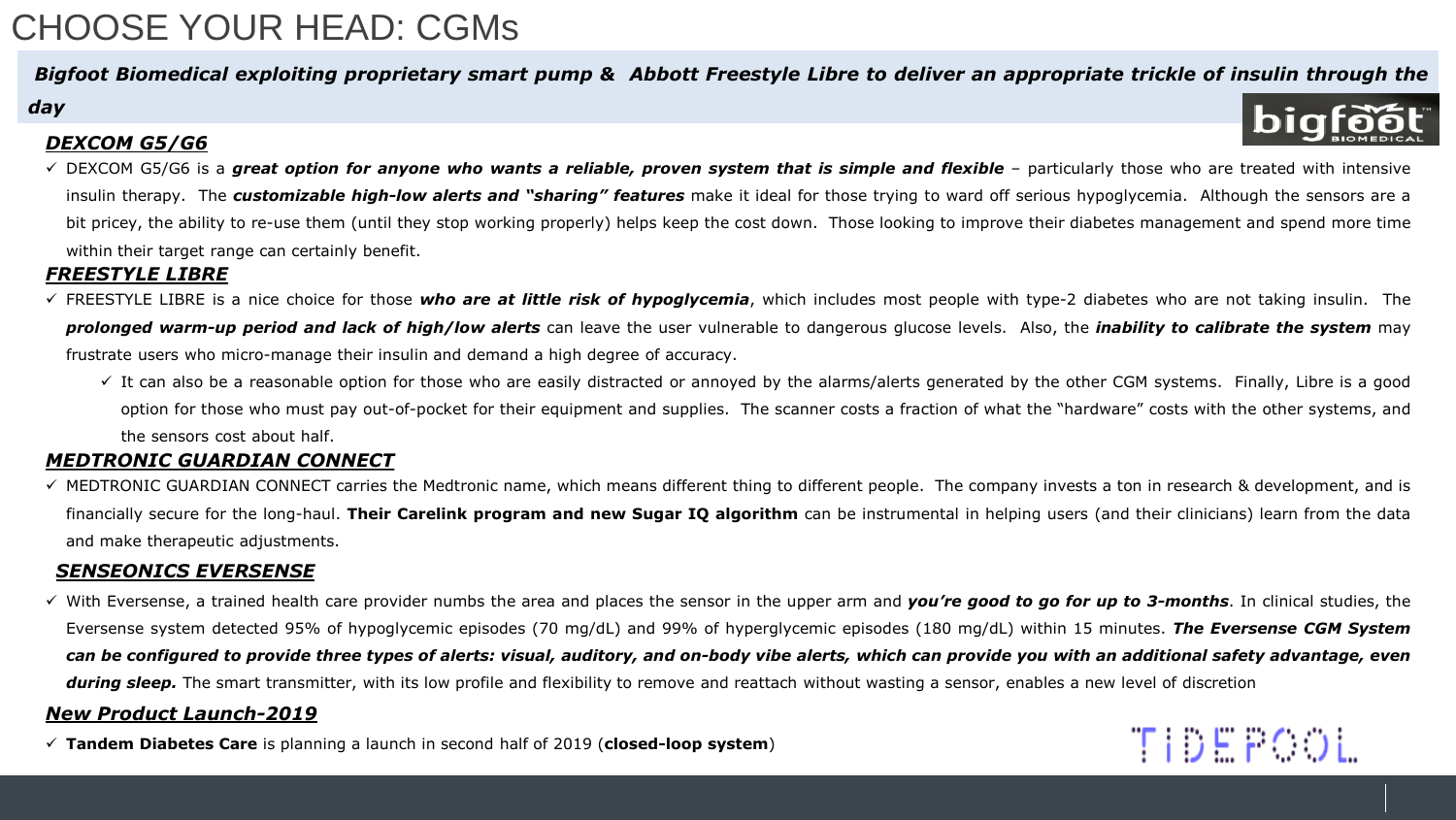## Future Development-Continuous Glucose Monitoring *Based on recent IP focus- Abbott Vs key competitors*



**Addition of sealing members to prevent contamination of ports**

Abbott



**Minimizing error and data loss during transmission**



**Improving sensor accuracy, real time detection in the critical hypoglycemic ranges**



**Avoiding multiple calibrations/sensor masking during the early stages**

## **Dexcom**



**Enhancing data security to prevent unauthorized access to medical data**



**Cloud computing to provide ondemand network access**



**Controlled flow of info. alerts as per assigned order of person/devices**



**Intelligent real time mode switching as per required user interaction with device**

## **Medtronic**



**Electrochemical impedance spectroscopy for Intelligent sensor data identification**



**Improved GUI optimization based on historical data pattern recognition**



**Orthogonally redundant sensors to reduce lag, improve start-up time and improve accuracy**



**Calibration free or near calibration free sensor for improved accuracy**





**Body wearable electronic skin patch for long-term wear capability and improved user convenience**



**Modified system using different sensors for continuous data tracking without extra batteries**



**Control to range algorithm adjust/determine precise insulin with failsafe based on historical data**



**Automatic data update based on real time/ quasi-continuous monitoring without user interaction**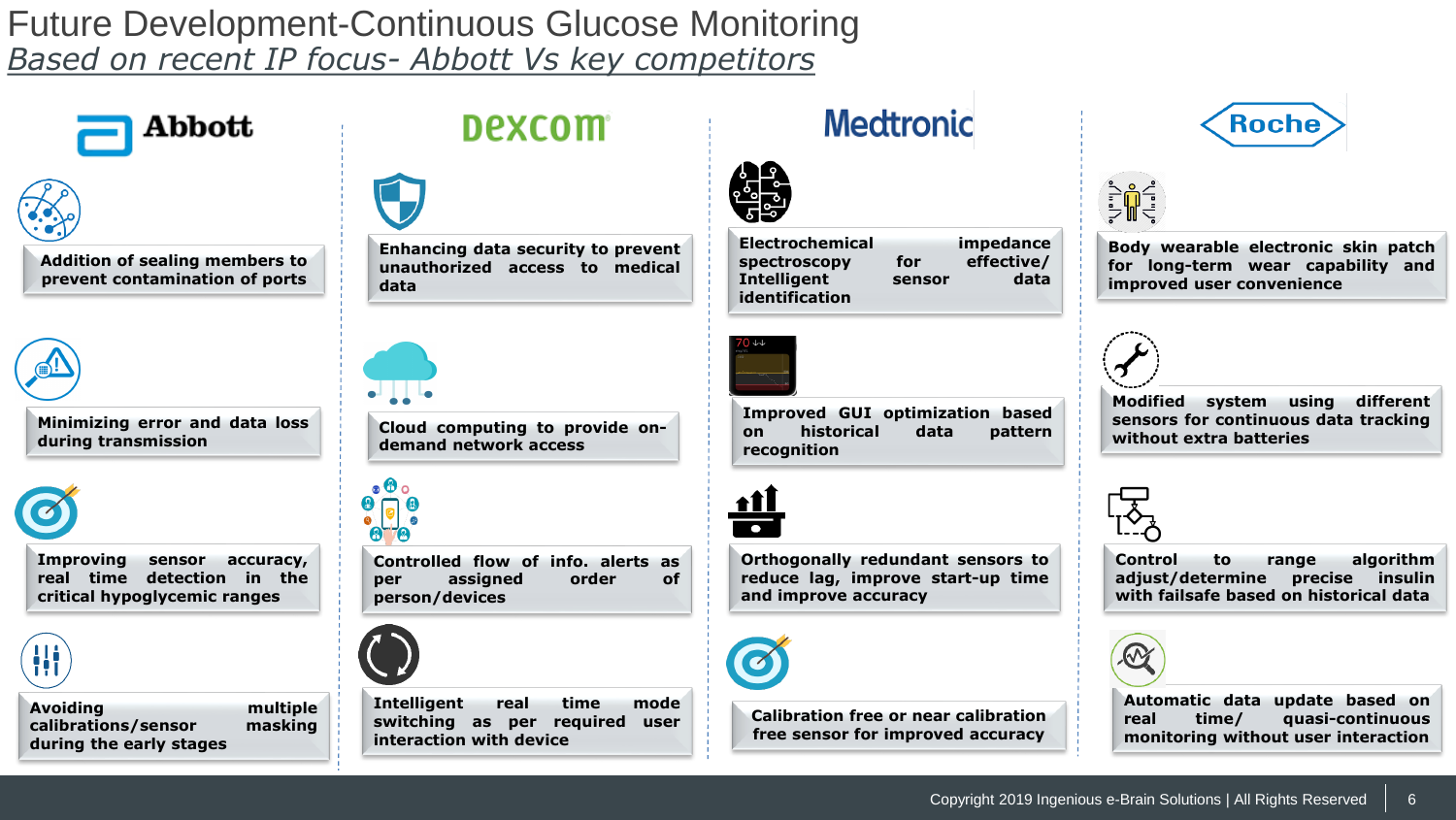## Future Development-Continuous Glucose Monitoring *FEATURE COMPARISON*

| <b>FEATURES TYPE</b>                                        | <b>ABBOTT</b> | <b>DEXCOM</b> | <b>MEDTRONIC</b> | <b>ROCHE</b> |
|-------------------------------------------------------------|---------------|---------------|------------------|--------------|
| <b>SECURITY</b>                                             | X             |               | X                | X            |
| <b>CALIBRATION</b><br>FREE/MINIMIZING<br><b>CALIBRATION</b> |               | X             |                  | X            |
| <b>DATA IMPROVEMENT</b>                                     | X             |               |                  |              |
| <b>HARDWARE MODIFICATION</b>                                |               | X             |                  |              |
| <b>SENSOR</b><br>ACCURACY/IMPROVEMENT                       |               | X             |                  | X            |
| <b>INSULIN DELIVERY</b><br><b>MANAGEMENT</b>                | X             | X             | X                |              |
| <b>USER</b><br>INTERACTION/IMPROVEMENT                      | X             |               |                  |              |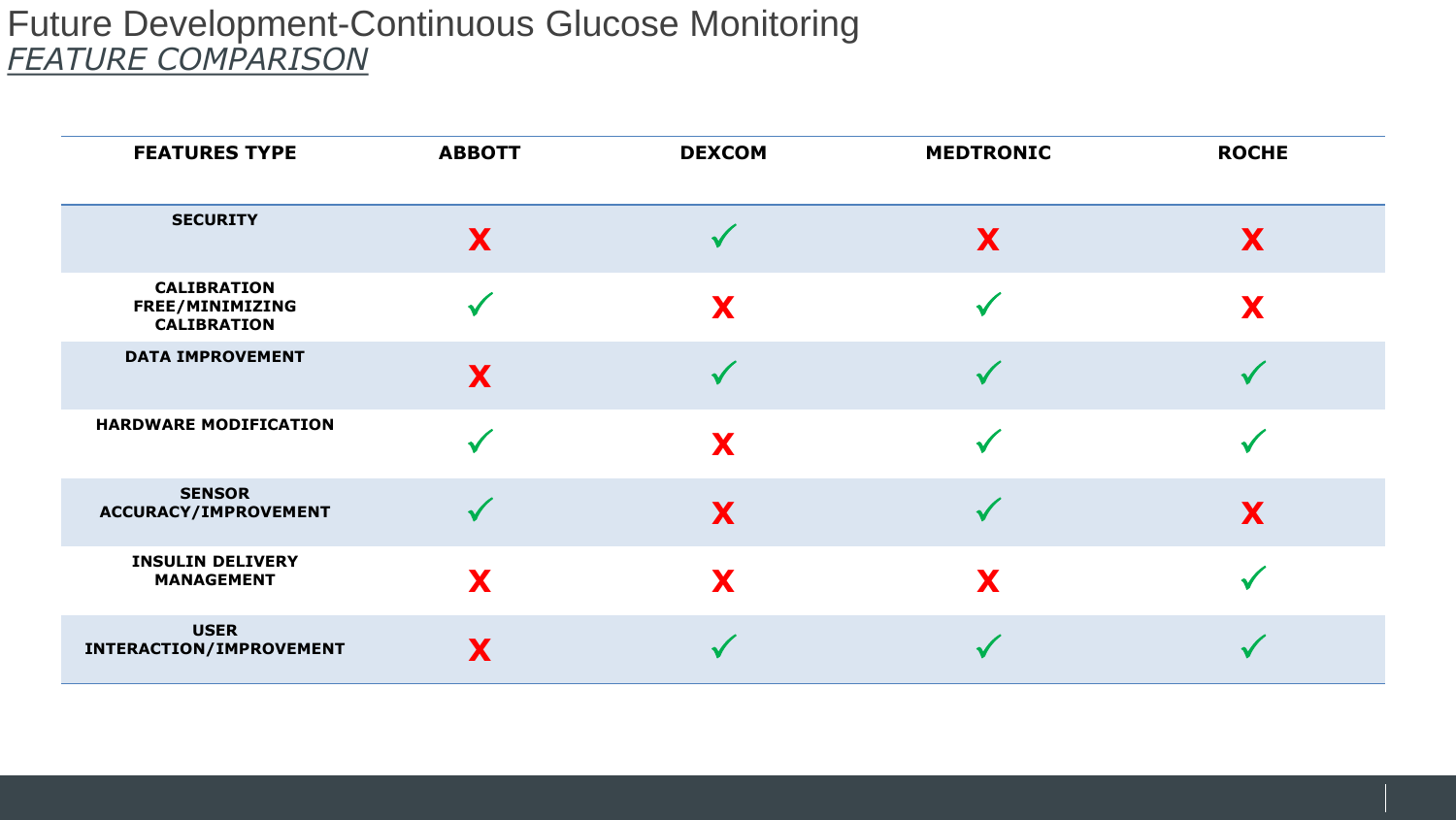## Key Takeaways

✓ The Glucose Biosensor Market is expected to exceed more than US\$ 30.5 Billion by 2024 at a CAGR of 10.29%.

 $\checkmark$  Many companies have tried to develop non-invasive technology and device for glucose monitoring, but so far with no success. A few devices had obtained approval from the authorities in the USA or Europe before being abandoned : GlucoWatch (Cygnus), Pendra (Pendragon Medical), NBM-200G (OrSense) or HG1-c (C8 MediSensors).

✓ Recently, Integrity Applications received the European CE Mark and launched its GlucoTrack DF-F device late 2014 in Europe. While several minimally-invasive devices are now commercially available, bringing to the market a totally noninvasive device would represent a great change for the market and the diabetics.

✓ Bigfoot [Biomedical](https://www.bigfootbiomedical.com/) is one of several startups planning to bring Closed-loop technology which mostly removes the user/patient from the process and delivers insulin to their body in a smart, real-time trickle, with the exception of mealtimes when a manual extra dose is still required. Although Medtronic's 670G was the first closed-loop system on the market in summer of 2017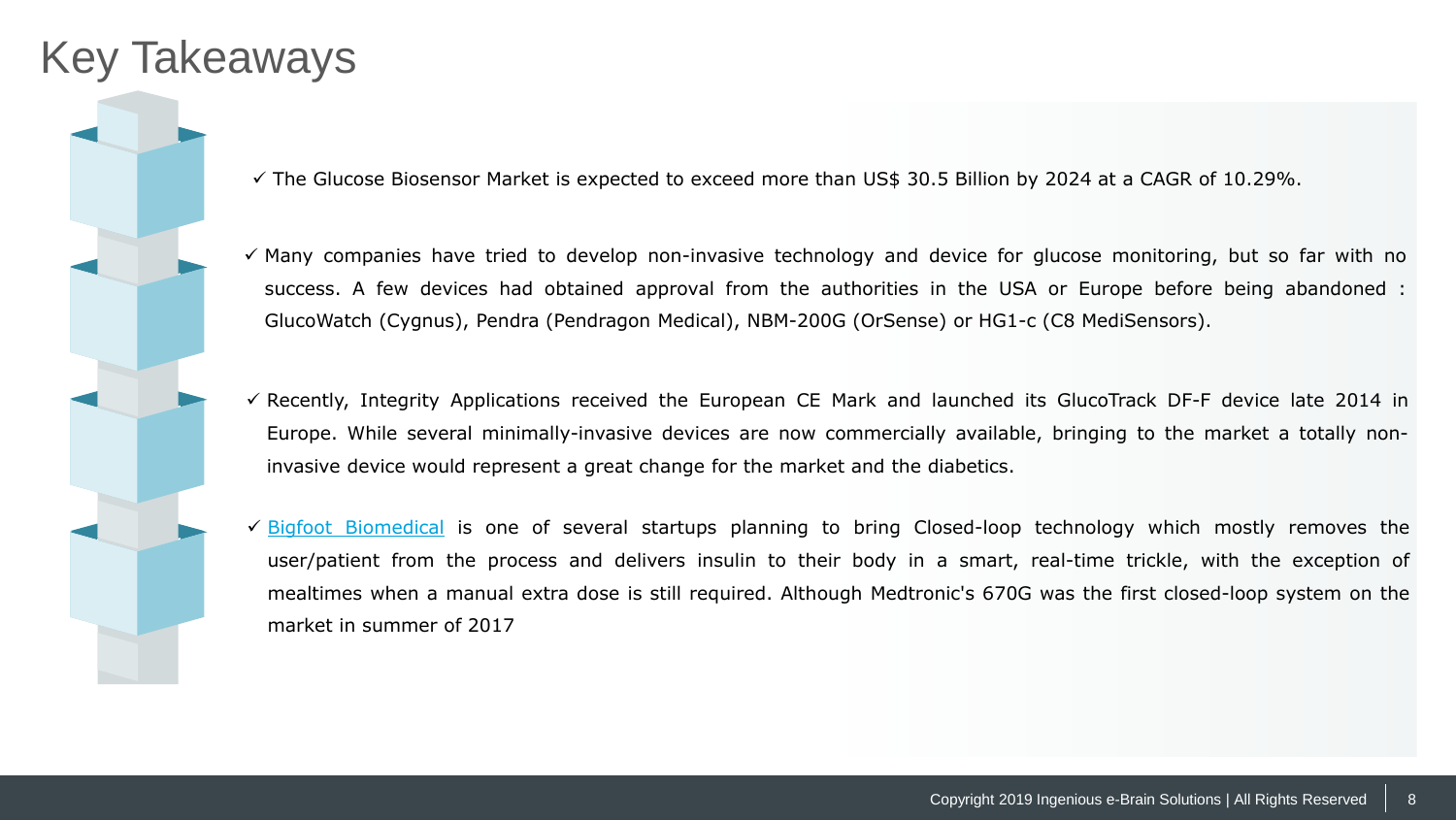# **Contact details**

 $\bullet$ 

Email:-services@iebrain.com

Web:- www.iebrain.com



### **INDIA**

207-208, 2nd Floor, Welldone Tech Park Sohna Road, Sector 48 Gurugram, Haryana 122018, Phone - +91 124 429 4218

**USA** 4 Heinrick Way Bridgewater, New Jersey Phone - + 1 347 480 2054



**UK**

13 Freeland Park, Poole, Dorset, United Kingdom, BH16 6FH Phone - + 44 207 193 3548